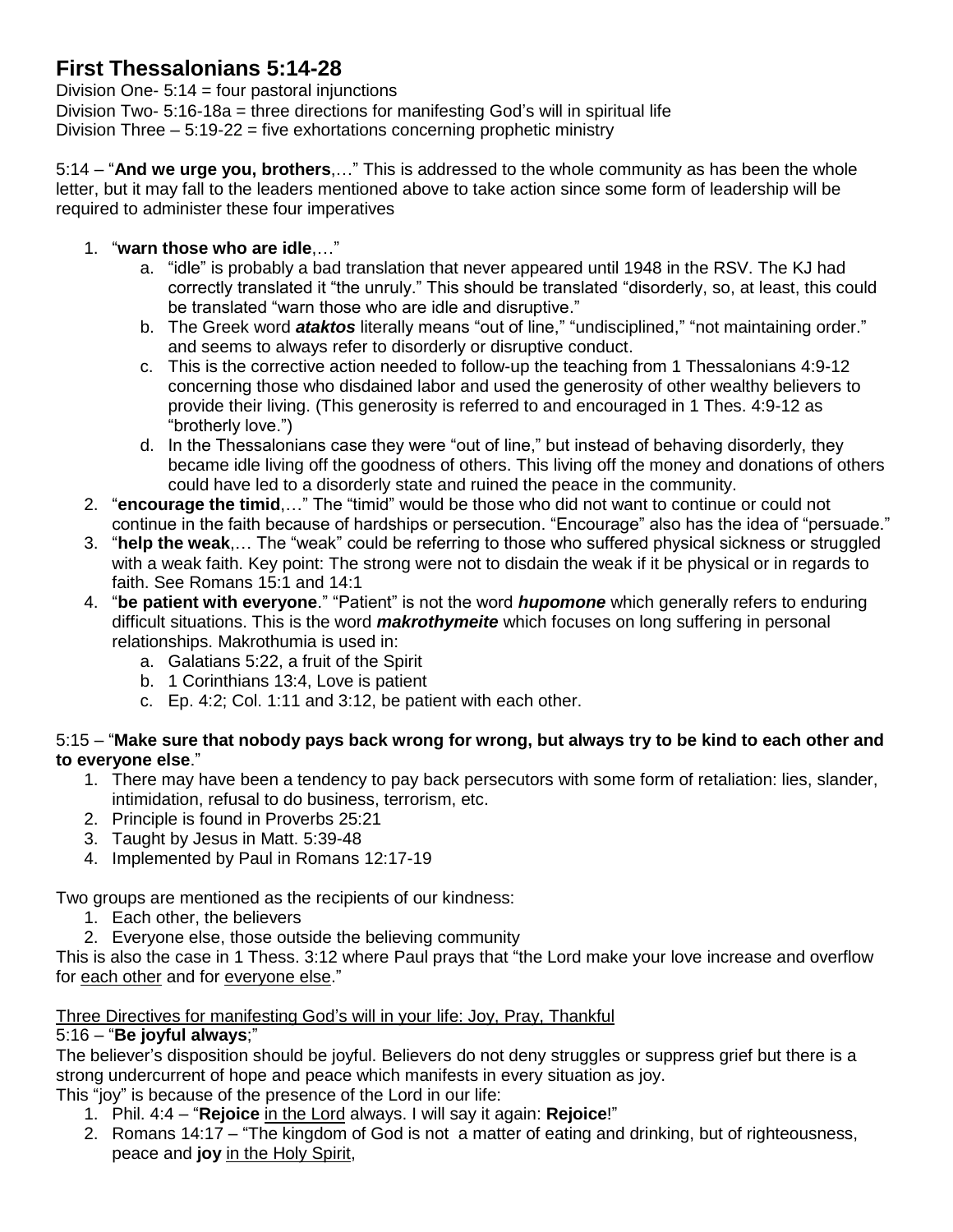- 3. Galatians 5:22 "But the fruit of the Spirit is love, **joy**, peace…."
- 4. Philippians 2:17-18 "Even if I am being poured out like a drink offering on the sacrifice and service coming from your faith, I am glad and **rejoice** with all of you. So you too should be glad and **rejoice** with me."

## 5:17 – "**pray continually**;"

Every activity is carried out with an attitude of prayer since we are conscious of God's presence and his will

- 1. Luke 18:1 "Then Jesus told his disciples a parable to show them that they should always pray and not give up."
- 2. Romans 1:9 "God…is my witness how constantly I remember you in my prayers at all times; and I pray that now at last by God's will the way may be opened for me to come to you."
- 3. Romans 12:12 "Be joyful in hope, patient in affliction, faithful in prayer."
- 4. Ephesians 6:18 "And pray in the Spirit on all occasions with all kinds of prayers and requests. With this in mind, be alert and always keep on praying for all the saints."

5.

### 5:18 – "**give thanks in all circumstances**,…"

- 1. Every situation and every circumstances is greeted with thanksgiving and prayer.
- 2. Ingratitude is a product of pagan depravity in Romans 1:21
- 3. Believers are thankful:
	- a. Col. 2:6-7 "So then, just as you received Christ Jesus as Lord, continue to live in him, rooted and built up in him, strengthened in the faith as you were taught, and overflowing with thankfulness."
	- b. Col. 3:15, 17 "Let the peace of Christ rule in your hearts, since as members of one body you were called to peace. And be thankful….And, whatever you do, whether in word or deed, do it all in the name of the Lord Jesus, giving thanks to God the Father through him."
	- c. Ep. 5:4 "Nor should there be obscenity, foolish talk or coarse joking, which are out of place, but rather thanksgiving."
	- d. Ep. 5:20 "…always giving thanks to God the Father for everything, in the name of our Lord Jesus Christ."

### "…**for this is God's will for you in Christ Jesus**."

The sanctifying work of the Holy Spirit in the believers' life gives expression to:

- 1. Joy (5:16)
- 2. Prayer (5:17)
- 3. Thanksgiving (5:18)

### 5:19 – "**Do not put out the Spirit's fire**;"

- 1. "put out" or "quench" is the image of putting out a fire which is a symbol of the manifestation of the third member of the Trinity Acts 2:3 1 Tim. 1:6
- 2. "Spirit" is the word *pneuma* meaning "breath," "wind" or "spirit." Here it refers to the Holy Spirit.
- 3. The context is the Holy Spirit manifesting in the gift of prophecy, but the concept applies to all the manifestations of the Holy Spirit in and among the believers.

### Q - How can the Spirit's fire be quenched?

Answer One - The prophet may refuse to utter the message.

Jeremiah 20:9, the words were like fire in Jeremiah's bones

Answer Two - Others may rebuke the prophet or prevent the prophet from speaking.

- Amos 2:12, the people of Israel commanded the prophets not to prophecy;
- Micah 2:6, " 'Do not prophecy' their prophets say. 'Do not prophesy about these things; disgrace will not overtake us.' "

Remember Paul's words to Timothy in 2 Tim. 1:6, "Fan into flame the gift of God."

### 5:20 – "**do not treat prophecies with contempt**."

1. Like the Corinthians the Thessalonians had dismissed prophecy.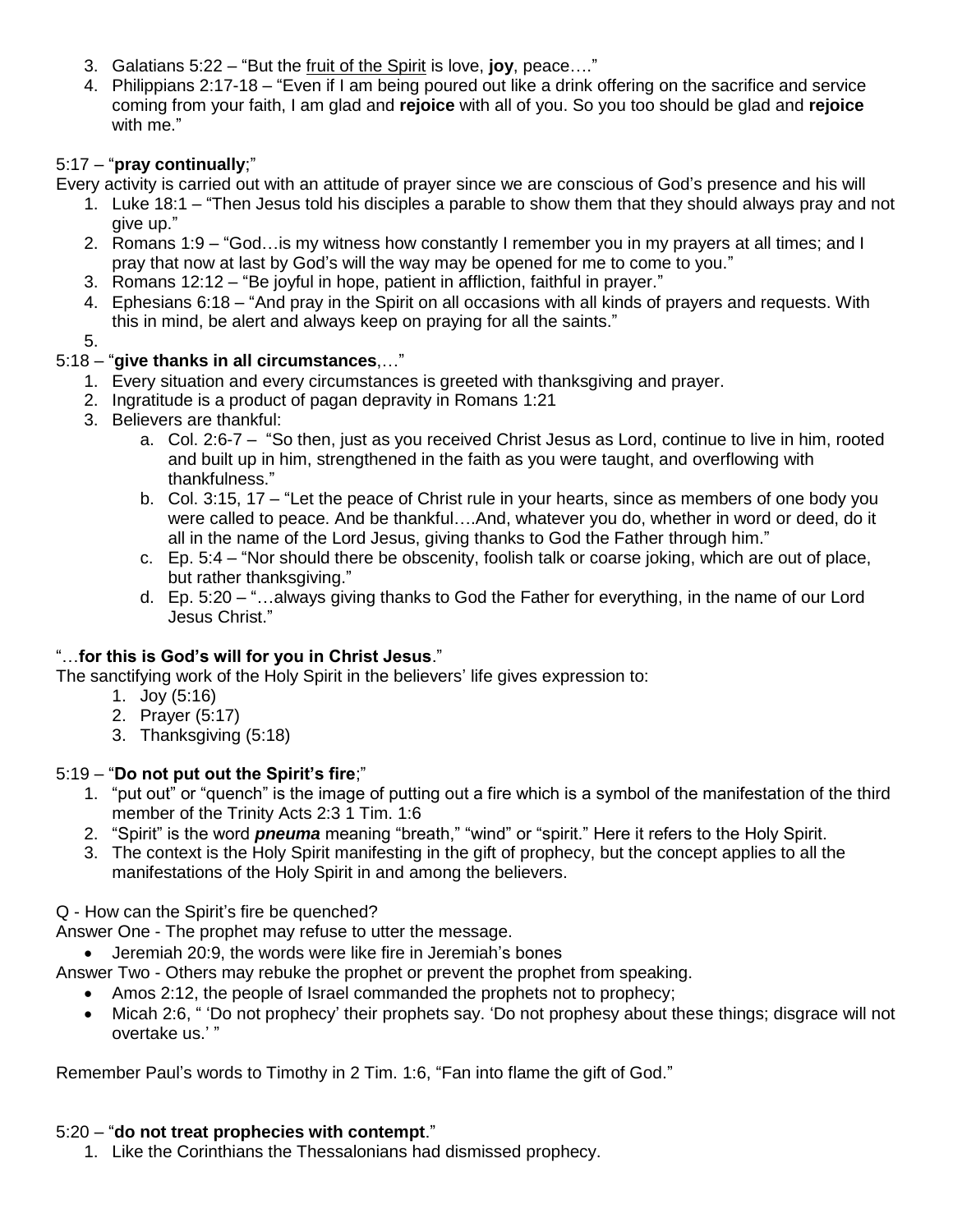- 2. The Thessalonians had come out of idol worship and pagan temples (1 Thes. 1:9) similar to the Corinthians (1 Cor. 12:1-2)
- 3. Contemporary Pagan Spiritual Manifestation had been challenged and questioned. The Thessalonians may have been following the current culture:
	- a. Plutarch, a priest of Apollo at Delphi, used the same language as Paul when he speaks of the lack of confidence growing in Delphi concerning the priestesses and their oracles saying "the spirit has been completely quenched."
	- b. About 40 BC Cicero had challenged the validity of divination and the usefulness of prophecy.
	- c. Epicureans had come against prophecy. Lucretius questioned if there was any valid form of prophecy.
	- d. Xeophanes and Euripides in the 500-400's BC wrote and spoke skeptically concerning prophecies in the pagan temples.
- 4. "Prophecies" is from the Greek word "*propheteias*" which refers to an inspired utterance given by God to the believer to be spoken to the church.
- 5. According to 1 Cor. 14:4 this is similar to tongues by the fact that it is a manifestation of a spoken utterance from God, but it is different from tongues by the fact it does not need to be interpreted, but is spoken clearly in the language of the audience.
- 6. Prophecy is for the building up of the community of believers according to 1 Corinthians 14:4, "the one who prophesies edifies the church."
- 7. The converted pagans of Thessalonica had seen Greek idol worship practice ecstatic speaking and behavior. For example: the Greek god Dionysus was the god of the grape harvest and of the production of wine who's worship included ecstatic speech and ritual ecstasies. The association of spiritual manifestations with pagan idol worship is referred to again by Paul in 1 Cor. 12:1-3
- 8. It is possible that the "elite" among the believers may have despised prophecy, especially when it came from those who were "less elite."
- 9. May have been a tendency to value other gifts above prophecy as in 1 Cor. 12:28. Paul then encourages the Corinthians to desire spiritual gifts, but especially prophecy in 1 Cor. 14:1.
- 10. Paul wants the church to be more open to prophecy and be capable of testing and using the utterances.

# 5:21 – "**Test everything. Hold on to the good**."

- 1. In the Greek this is neuter plural referring to "things" not "every person"
- 2. Do not despise prophecies, but test and evaluate them
- 3. Imitation prophets and counterfeit prophets should be detected
- 4. What is the criteria? There is no criteria given in the context. But, some options to consider are:
	- a. Consistent with previous revelation
	- b. Testimony to Christ
		- i. 1 Cor. 12:3- "I tell you that no one who is speaking by the Spirit of God says, 'Jesus be cursed,' and no one can say, 'Jesus is Lord,' except by the Holy Spirit."
		- ii. 1 John 4:2 every spirit that confesses Jesus came in the flesh is of God
		- iii. Rev. 19:10, "For the testimony of Jesus is the spirit of prophecy."
	- c. The gifted prophets should know and weigh in 1 Cor. 14:29
	- d. Leadership should be able to discern with gift of discerning between spirits (1 Cor. 12:10)

# 5:22 – "**Avoid every kind of evil**."

Isaiah 1:16-17, Cease to do evil, learn to do good.

### 5:23 – "**May God himself, the God of peace, sanctify you through and through**."

1. It is not the Romans who bring peace, but God himself

# "**May your whole spirit, soul and body be kept blameless at the coming of our Lord Jesus Christ**."

- 1. The eternal human experience includes all three: spirit, soul and body.
- 2. "coming" is the Greek word